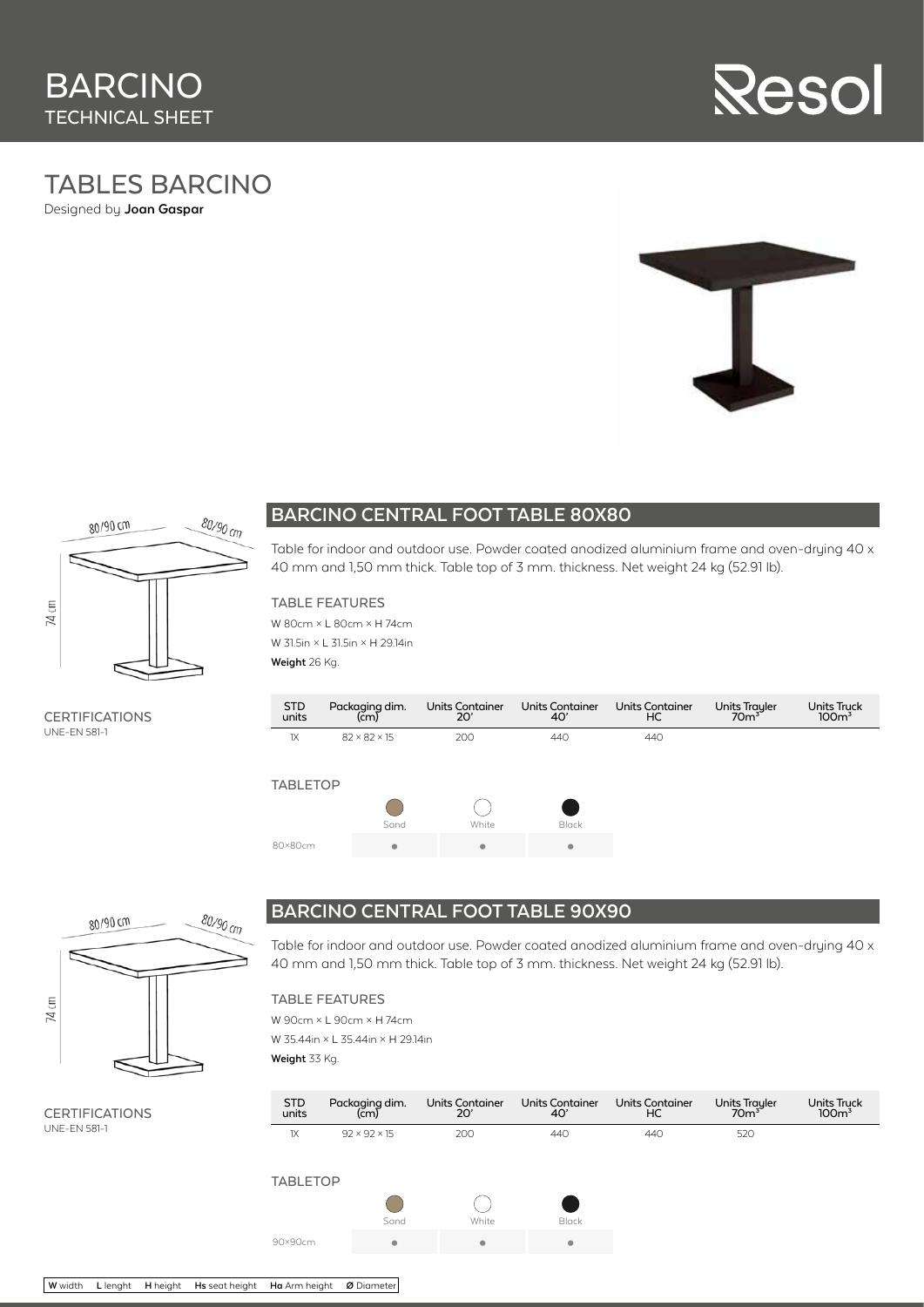# BARCINO TECHNICAL SHEET

# esc

Ø 60/80 cm



**CERTIFICATIONS** UNE-EN 581-1

# **BARCINO CENTRAL FOOT TABLE Ø60**

Table for indoor and outdoor use. Powder coated anodized aluminium frame and oven-druing 40 x 40 mm and 1,50 mm thick. Table top of 3 mm. thickness. Net weight 24 kg (52.91 lb).

#### TABLE FEATURES

H 74cm × Ø 60cm H 29.14in × Ø 23.63in **Weight** 17 Kg.

Units Trayler<br>70m<sup>3</sup> **STD** Packaging dim. (cm) Units Container 20' Units Container 40' Units Container HC Units Truck<br>100m<sup>3</sup> units  $1X$  62 × 62 × 13 220 500 500 500 600 TABLETOP  $\bigcap$  $\bigcirc$ Sand White Black Ø 60cm **• • •**

Ø 60/80 cm



**CERTIFICATIONS** UNE-EN 581-1

# **BARCINO CENTRAL FOOT TABLE Ø80**

Table for indoor and outdoor use. Powder coated anodized aluminium frame and oven-drying 40 x 40 mm and 1,50 mm thick. Table top of 3 mm. thickness. Net weight 24 kg (52.91 lb).

#### TABLE FEATURES

H 74cm × Ø 80cm H 29.14in × Ø 31.5in **Weight** 22 Kg.





CERTIFICATIONS UNE-EN 581-1

# **BARCINO HIGH CENTRAL FOOT TABLE Ø60**

Table for indoor and outdoor use. Powder coated anodized aluminium frame and oven-drying 40 x 40 mm and 1,50 mm thick. Table top of 3 mm. thickness. Net weight 24 kg (52.91 lb).

TABLE FEATURES H 110cm × Ø 60cm H 43.31in × Ø 23.63in **Weight** 14 Kg.

| <b>STD</b> | Packaging dim.           | Units Container | Units Container | Units Container | Units Trayler<br>70m <sup>3</sup> | <b>Units Truck</b> |
|------------|--------------------------|-----------------|-----------------|-----------------|-----------------------------------|--------------------|
| units      | $\overline{(cm)}$        | 20'             | 40'             | НC              |                                   | 100 <sup>3</sup>   |
| 1X         | $62 \times 62 \times 13$ | 297             | 675             | 675             | 800                               |                    |